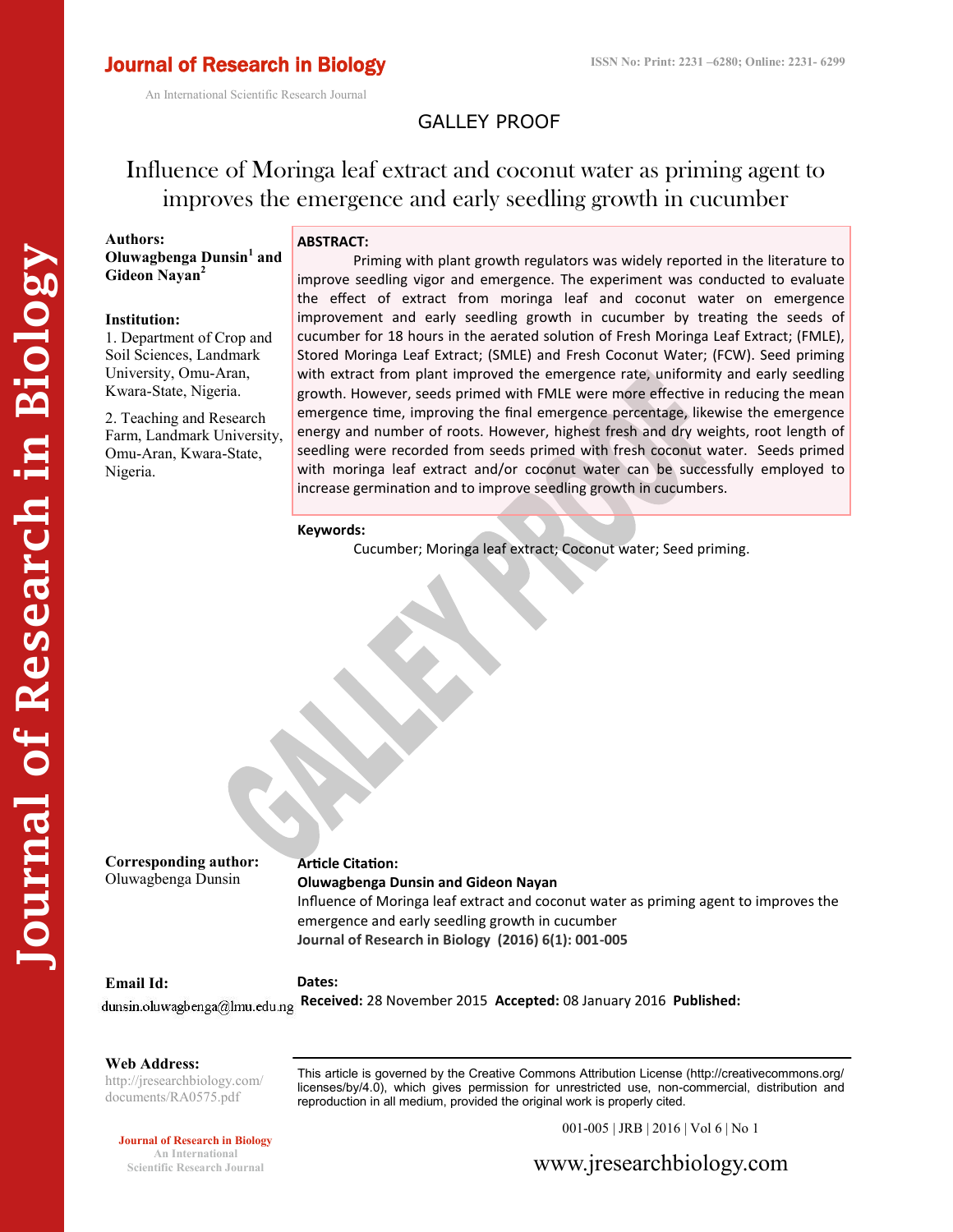#### **INTRODUCTION**

Uniform emergence and rapid growth are very important prerequisites to increased yield, quality, and ultimately profits in annual crops production. Uniformity and percentage of seedling emergence of direct-seed crops have a major impact on the final yield and quality (Wurr and Fellows, 1983). High rate and uniformity in the emergence of seeds are inherent to seed quality and environmental conditions during seedling emergence. Priming of seeds is a tool employed in the reduction, from the time of sowing of seeds to the emergence of seedling (Parera and Cantliffe, 1994). Nelson and Govers, (1986) reported that delayed and reduced seedling emergence is the major setback to achieve uniform and vigorous crop stand in early spring planted cucumbers (*Cucumis sativus* L.). Moreover, erratic and non-uniform seedling emergence due to poor seed germination causes irregular plant growth and development, leading to low or poor marketability.

The use of natural growth regulators for priming and other pre-treatment methods for many crops have been reported to have an increase in the seed germination performance, which resulted in the general plant growth and high productivity of seedling even at adverse environmental conditions like extreme temperature, salinity etc. 'Among the different natural sources that are used to extract plant growth regulators, moringa





(*Moringa oleifera* L.) is gaining a lot of attraction (Foidl *et al.,* 2001)'.

*Moringa oleifera* L. leaves are in rich in zeatin, a phytohormone that is involved primarily in the cell growth and differentiation. According to Foidl *et al.,*  (2001), moringa leaf is also rich in ascorbates, carotenoids, phenols, potassium and calcium, which have plant growth promoting capabilities and often applied as an exogenous plant growth enhancers.

The coconut (*Cocos nucifera* L.) is an important tree of the tropics and its fruit is employed for the production of a variety of foods and beverages. The edible part of the coconut fruit (coconut meat and coconut water) is the endosperm tissue (Jean *et al* 2009). Coconut water is a natural and nutritional beverage that is beneficial to the human health, apart from the nutritional benefit to human health, the extensive use of coconut water as a growth-promoting component in tissue culture medium formulation can be traced back to more than half a century ago, when Overbeek *et al.*  (1941) first introduced coconut water as a new component of the nutrient medium for callus culture in 1941, and coconut water also appeared to have growth regulatory properties, e.g., cytokinin-type activity (George and Sherrington 1984).

In view of these, the aim of this study is to evaluate the influence of extract from young Moringa leaf extract and Coconut water on germination and early seedling growth of cucumber.

# **MATERIALS AND METHODS**

### **Seed materials:**

Seed of cucumber, cv. Nabil, were obtained from Premier Seed Nigeria Limited. Zaria Kaduna State. Young leaves of moringa were collected from a mature tree and the juice was extracted, also fresh coconut was harvested from the mature tree and the water was extracted. Seeds were primed with fresh coconut water, fresh and one month stored Moringa Leaf Extract (MLE)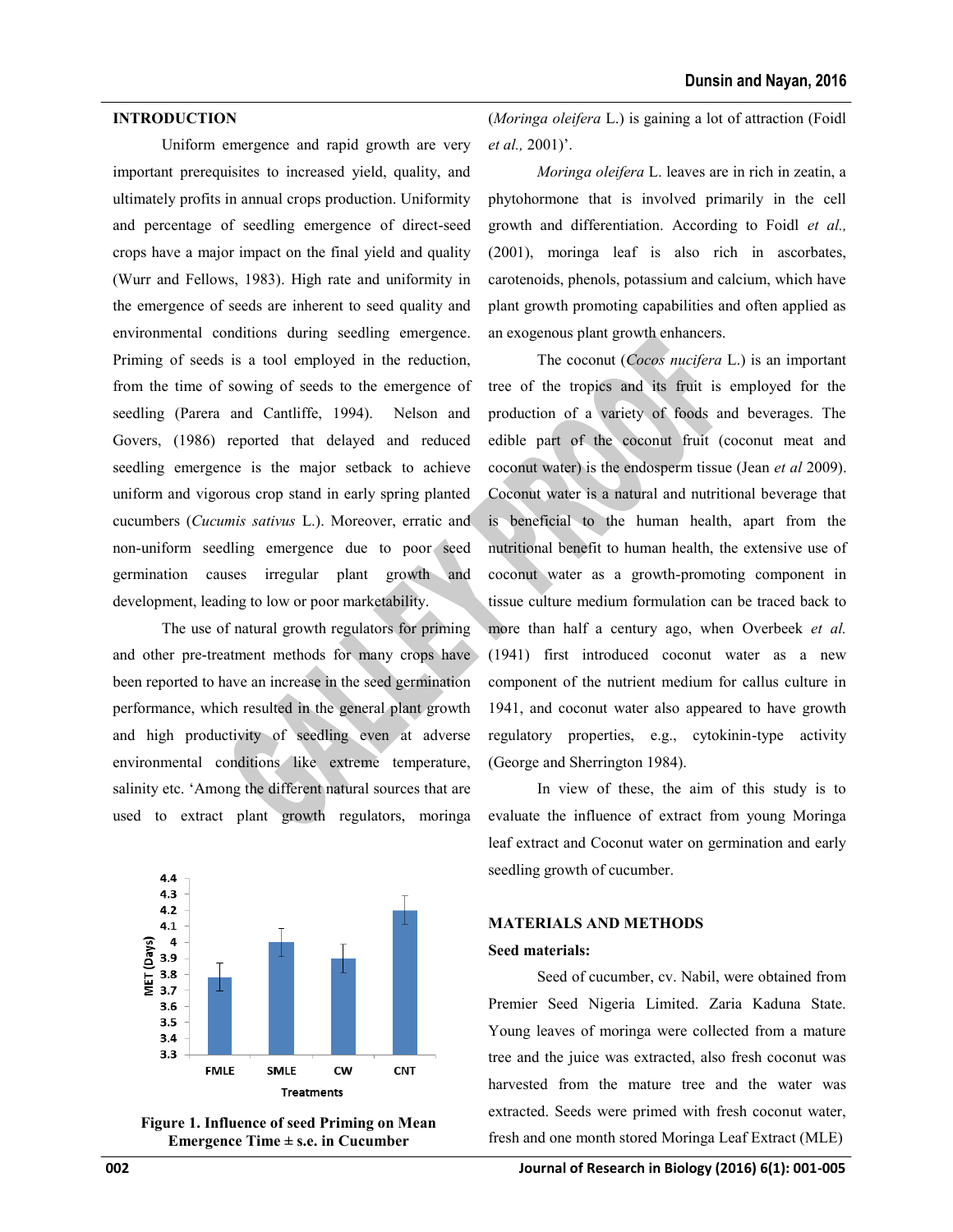

**Figure 2. Influence of Seed Priming on (a) Final Emergence Percentage and (b) Emergence Energy (EE) ± s.e. in cucumber**



**Figure 3. Influence of seed Priming on (a) shoot length and (b) root length ± s.e. in Cucumber**



**Figure 4. Influence of seed priming on (a) seedling fresh weight and (b) seedling dry weight ± s.e. in cucumber**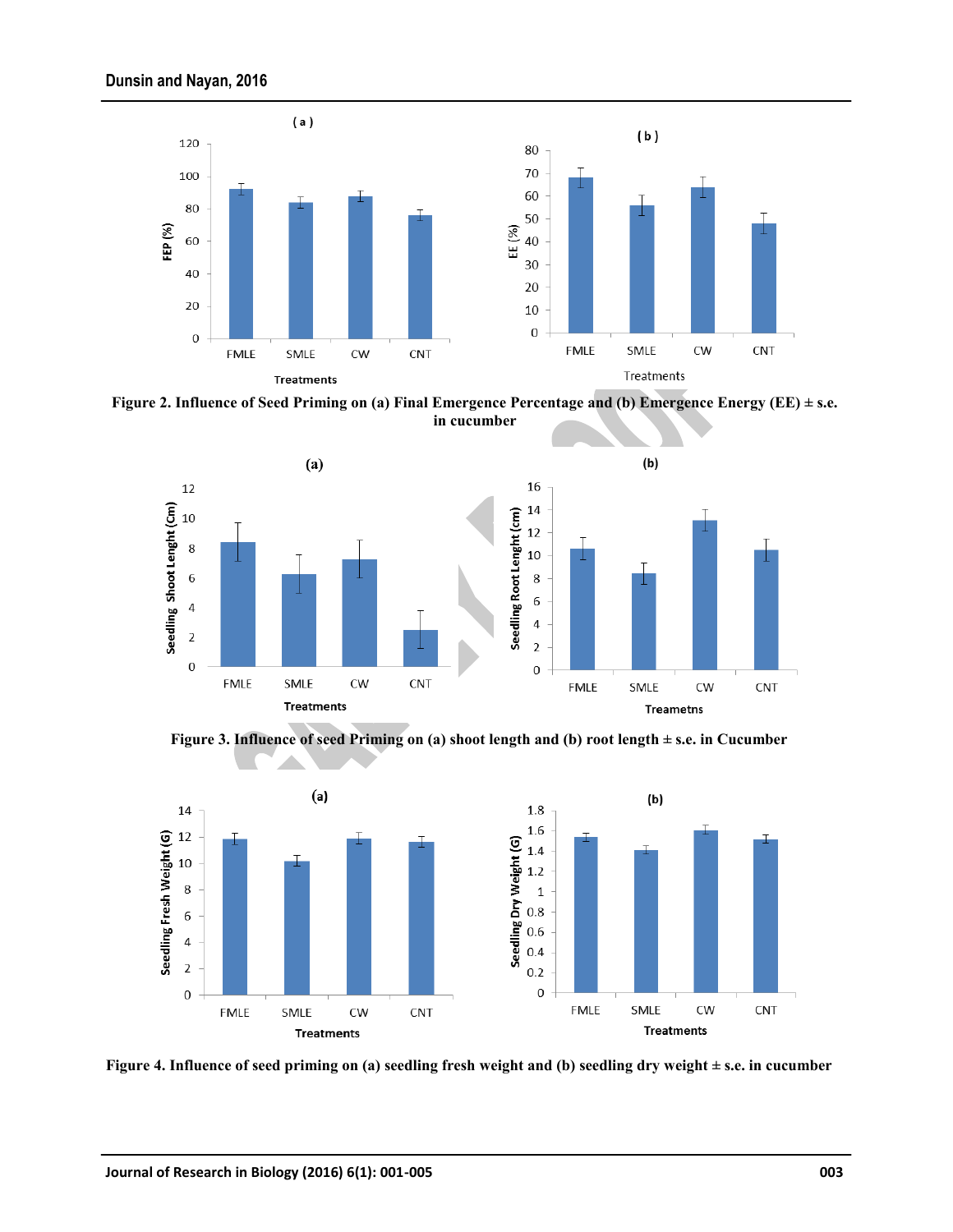for 18 h. Seeds were primed with respective aerated solutions of FMLE, FCW, SMLE for 18 h. Non-primed seeds were considered as controls. Continuous aeration was provided using small aquarium pump. After each soaking treatment, seeds were dried on filter sheets for 48 hours at room temperature.

## **Evaluation of vigor:**

Control and treated seeds were sown in a germination box, replicated three times, arranged in a completely randomized design. Quantity of emerged seedlings was noted after the third day of planting by means of the methods of the Association of Official Seed Analysts (1990) until a continuous count was attained. Mean Emergence Time (MET) was calculated according to the equation of Ellis and Roberts (1981). Energy of Emergence (EE) was documented on the fourth day next to sowing. The percentage of developing seeds at the fourth (4) day after seeding was determined next of kin to the overall number of seeds tested (Farooq *et al.,* 2006). On the fifteenth day after appearance, sprouts were analysed for potency after being cautiously removed from the sand. Number of roots, shoot and root length of five arbitrarily chosen seedlings were noted per replicate and average seedling fresh weight was determined. Instantly after the harvest; dry weight was noted after drying at 70°C for seven days. Graphical demonstration of data and standard error for comparison of treatments and counterparts drawn between rise and seedling growth was done using Microsoft Excel Program.

# **RESULTS**

All the priming treatments were effective in reducing the Mean Emergence Time (MET) from 4.2 in the control to 3.78 in seed primed with Fresh Moringa Leaf Extract (Fig. 1), while enhancing Final Emergence Percentage (FEP) from 76% in the control to 92% in seeds primed with Fresh Moringa Leaf Extract. Seed priming with Fresh Moringa Leaf Extract, Coconut

Water and Stored Moringa Leaf Extract improved the Emergence Energy (EE) by 68 %, 64% and 56% respectively as compared to that of unprimed seeds (controlled) with 48 % Energy of Emergence (EE) which had low seed vigor and poor seed performance; (Fig. 2a and B). It was noted in this study that seed priming resulted in improved seedling growth as shown by increased root and shoot length, seedling fresh and dry weight (Fig. 3a and b; 4a and b;).

Seed priming can enhance the early germination and rapid seedling growth in cucumber. Priming of cucumber seed with plant growth regulator decreased the emergence time and increased seedling emergence and seedling fresh and dry weight. Seed Priming not only resulted in earlier and more uniform emergence and emergence percentage, energy of emergence was also improved.

# **DISCUSSION**

The present study revealed that priming with plant growth regulators which aid as an organic hormone could be hired to improve early advent and seedling growth in cucumber. Emergence rate, root shoot lengths and seedling biomass were all vital providers of seed vigor. Increased emergence rate was the main establishment, which confirms an upgrading of overall seedling recital. The results of present study indicated that seed priming with FMLE resulted in earlier emergence, reduced MET and improved the final emergence and emergence energy as compared to FCW and SMLE (Fig. 1and 2). Increase in germination percentage after treatment might be the consequence of higher nutrients and vitamins of FMLE and/or high content of zeatin a natural cytokining found in the leaf of moringa. Seedling vigor was also improved by treating cucumber seeds with plant growth regulator, it was noted that seed priming with fresh coconut water has the highest seedling fresh and dry weights (Fig. 4a and 4b) which might be due to increased cell division within the